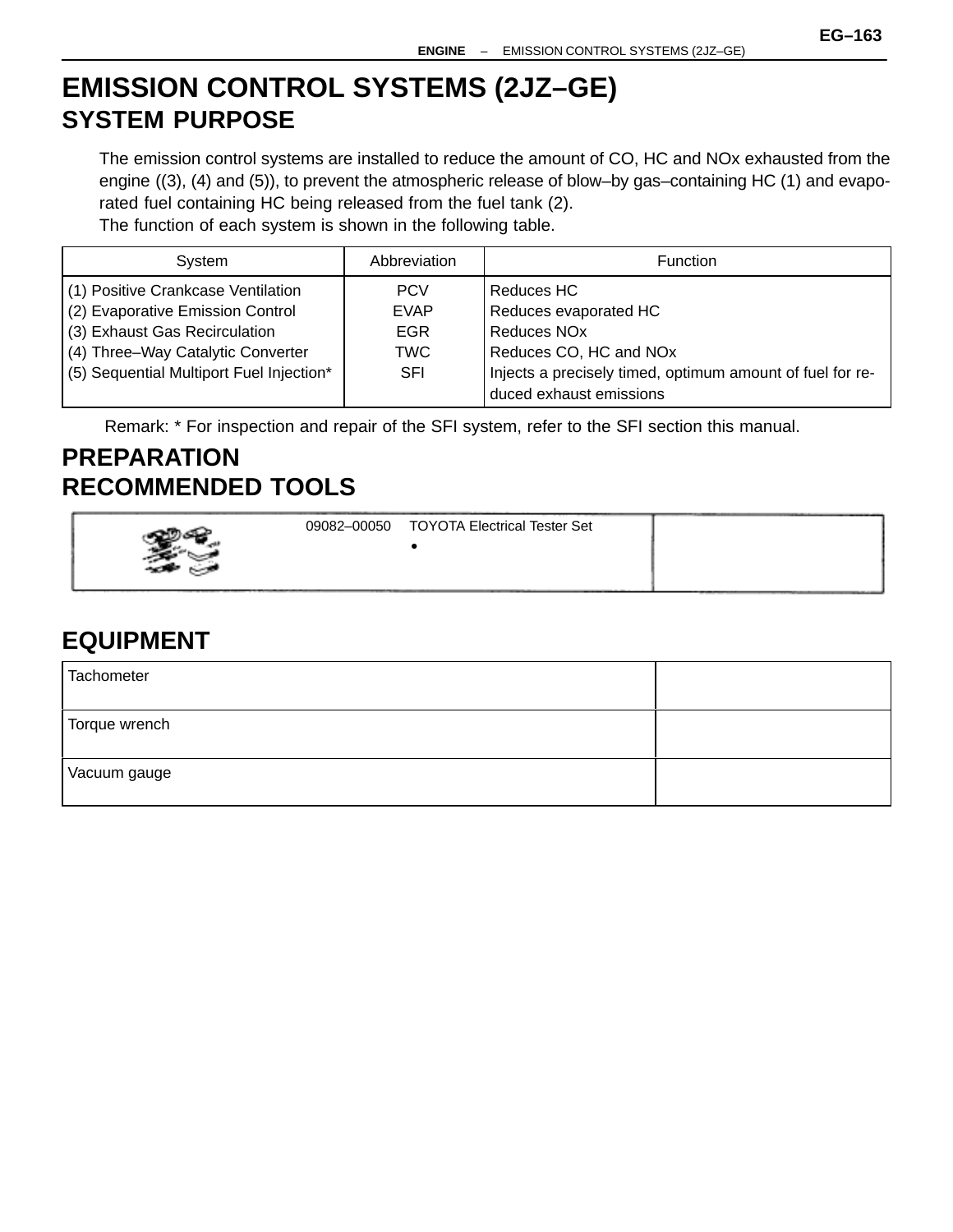# **EMISSION CONTROL SYSTEMS (2JZ–GE) SYSTEM PURPOSE**

The emission control systems are installed to reduce the amount of CO, HC and NOx exhausted from the engine ((3), (4) and (5)), to prevent the atmospheric release of blow–by gas–containing HC (1) and evaporated fuel containing HC being released from the fuel tank (2).

The function of each system is shown in the following table.

| System                                   | Abbreviation | <b>Function</b>                                           |
|------------------------------------------|--------------|-----------------------------------------------------------|
| (1) Positive Crankcase Ventilation       | <b>PCV</b>   | Reduces HC                                                |
| (2) Evaporative Emission Control         | <b>EVAP</b>  | Reduces evaporated HC                                     |
| (3) Exhaust Gas Recirculation            | <b>EGR</b>   | Reduces NO <sub>x</sub>                                   |
| (4) Three-Way Catalytic Converter        | <b>TWC</b>   | Reduces CO, HC and NOx                                    |
| (5) Sequential Multiport Fuel Injection* | <b>SFI</b>   | Injects a precisely timed, optimum amount of fuel for re- |
|                                          |              | duced exhaust emissions                                   |

Remark: \* For inspection and repair of the SFI system, refer to the SFI section this manual.

## **PREPARATION RECOMMENDED TOOLS**

| 09082-00050 | <b>TOYOTA Electrical Tester Set</b> |  |
|-------------|-------------------------------------|--|
|-------------|-------------------------------------|--|

## **EQUIPMENT**

| Tachometer    |  |
|---------------|--|
| Torque wrench |  |
| Vacuum gauge  |  |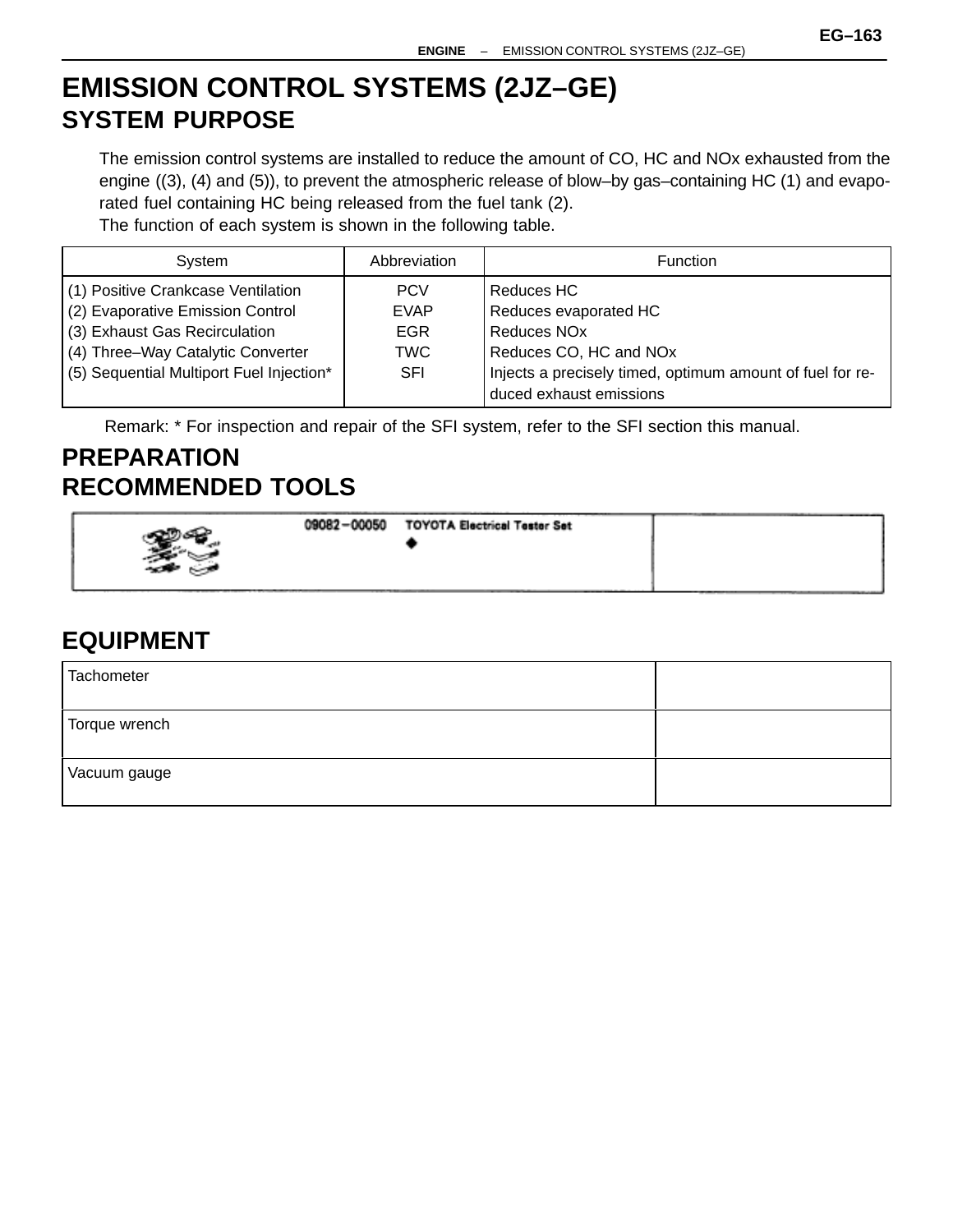## **LAYOUT AND SCHEMATIC DRAWING**



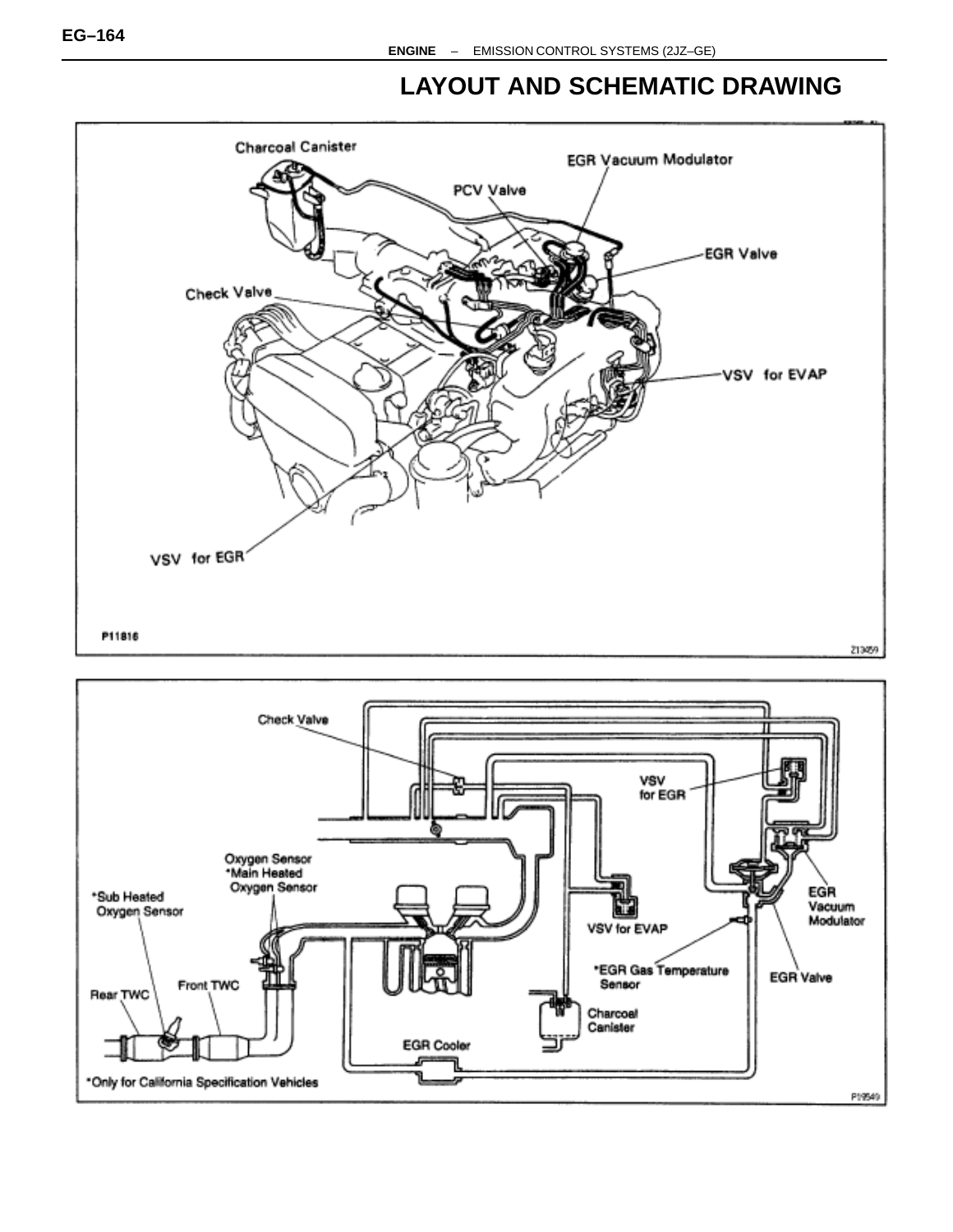

P10933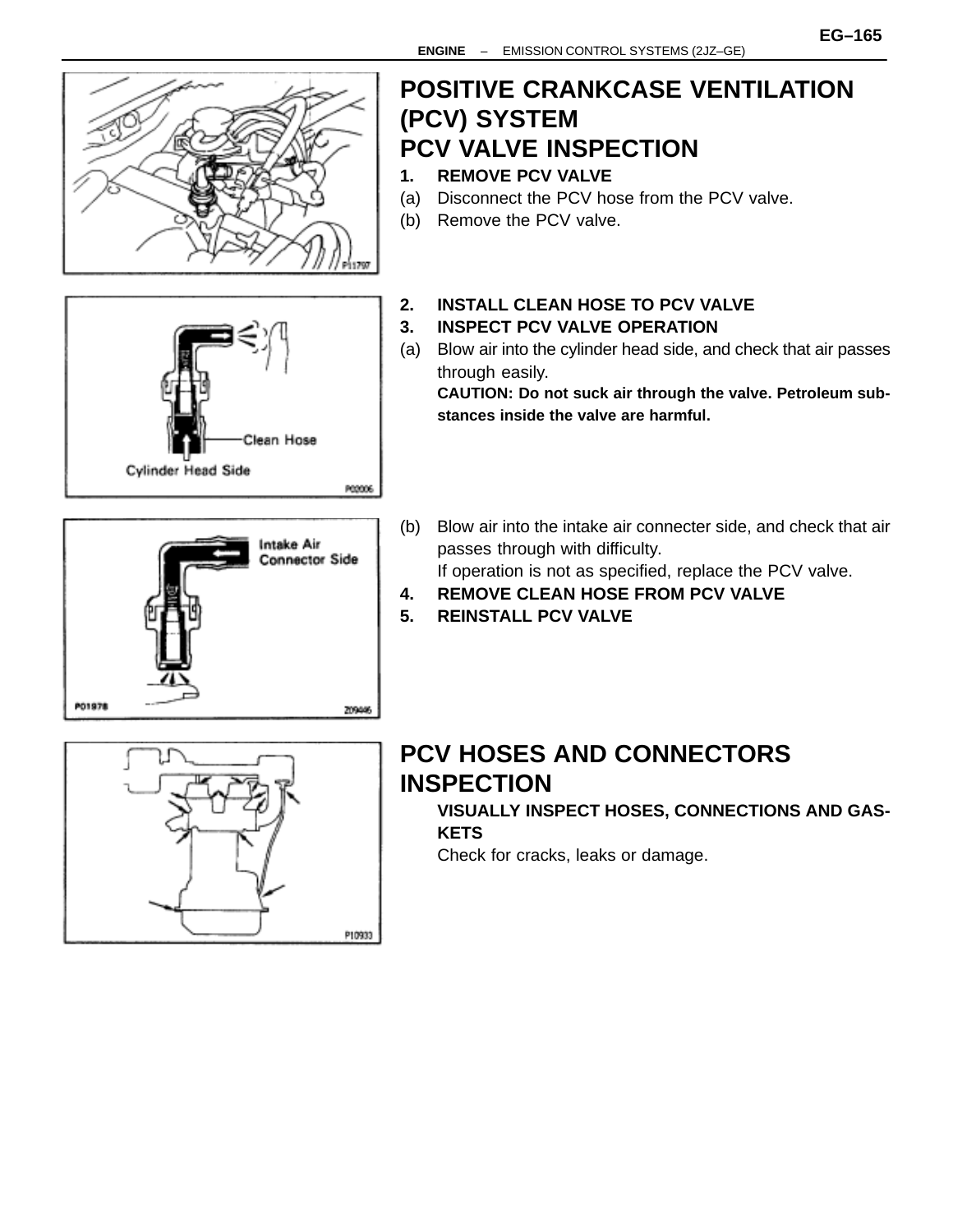



## **EVAPORATIVE EMISSION (EVAP) CONTROL SYSTEM FUEL VAPOR LINES, FUEL TANK AND TANK CAP INSPECTION**

- **1. VISUALLY INSPECT LINES AND CONNECTIONS** Look for loose connections, sharp bends or damage.
- **2. VISUALLY INSPECT FUEL TANK** Look for deformation, cracks or fuel leakage.
- **3. VISUALLY INSPECT FUEL TANK CAP** Check if the cap and/or gasket are deformed or damaged. If necessary, repair or replace the cap.



# **CHARCOAL CANISTER INSPECTION**

**1. REMOVE CHARCOAL CANISTER**



**2. VISUALLY INSPECT CHARCOAL CANISTER** Look for cracks or damage.



- **3. CHECK FOR CLOGGED FILTER AND STUCK CHECK VALVE**
- (a) Using low pressure compressed air (4.71 kPa (0.048 kgf/cm<sup>2</sup>, 0.68 psi)), blow into port B and check that air flows without resistance from the other ports.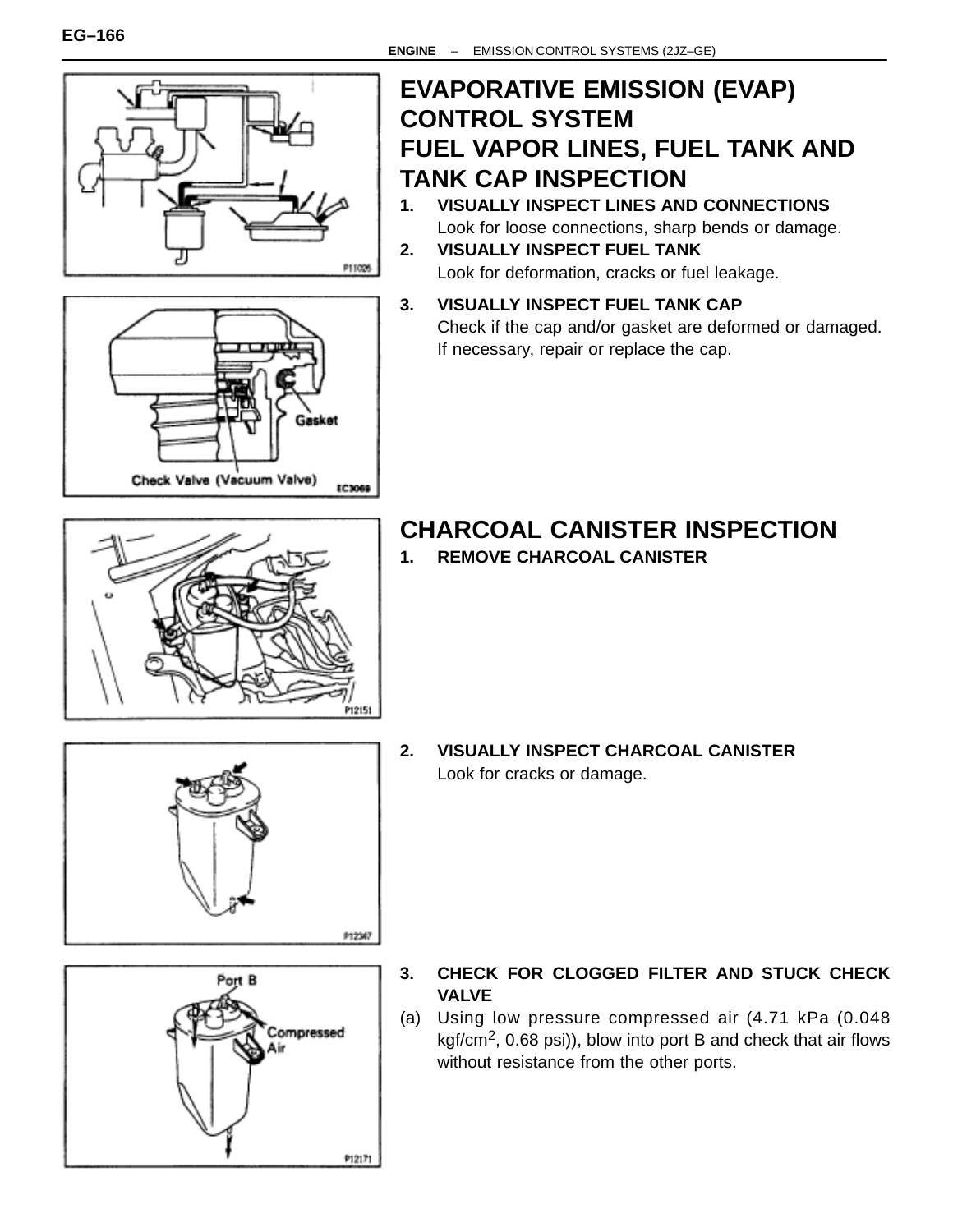

(b) Blow air  $(4.71 \text{ kPa } (0.048 \text{ kgf/cm}^2, 0.68 \text{ psi}))$  into port A, and check that air does not flow from the other ports. If operation is not as specified, replace the charcoal canister.

# Port B Port A Compressed Air P12173

## **4. CLEAN FILTER IN CANISTER**

Clean the filter by blowing 294 kPa  $(3 \text{ kgf/cm}^2, 43 \text{ psi})$  of compressed air into port B while holding port A closed. **NOTICE:**

- **Do not attempt to wash the canister.**
- **No activated carbon should come out.**
- **5. REINSTALL CHARCOAL CANISTER**



## **VSV INSPECTION**

**(See VSV for EVAP in SFI System)**

# **CHECK VALVE INSPECTION**

**1. REMOVE CHECK VALVE**



### **2. INSPECT CHECK VALVE**

- (a) Check that air flows from the blue port to the black port.
- (b) Check that air does not flow from the black port to the blue port.

If operation is not as specified, replace the check valve.

## **3. REINSTALL CHECK VALVE**

HINT: Install the check valve with the black port facing the port P side of the throttle body.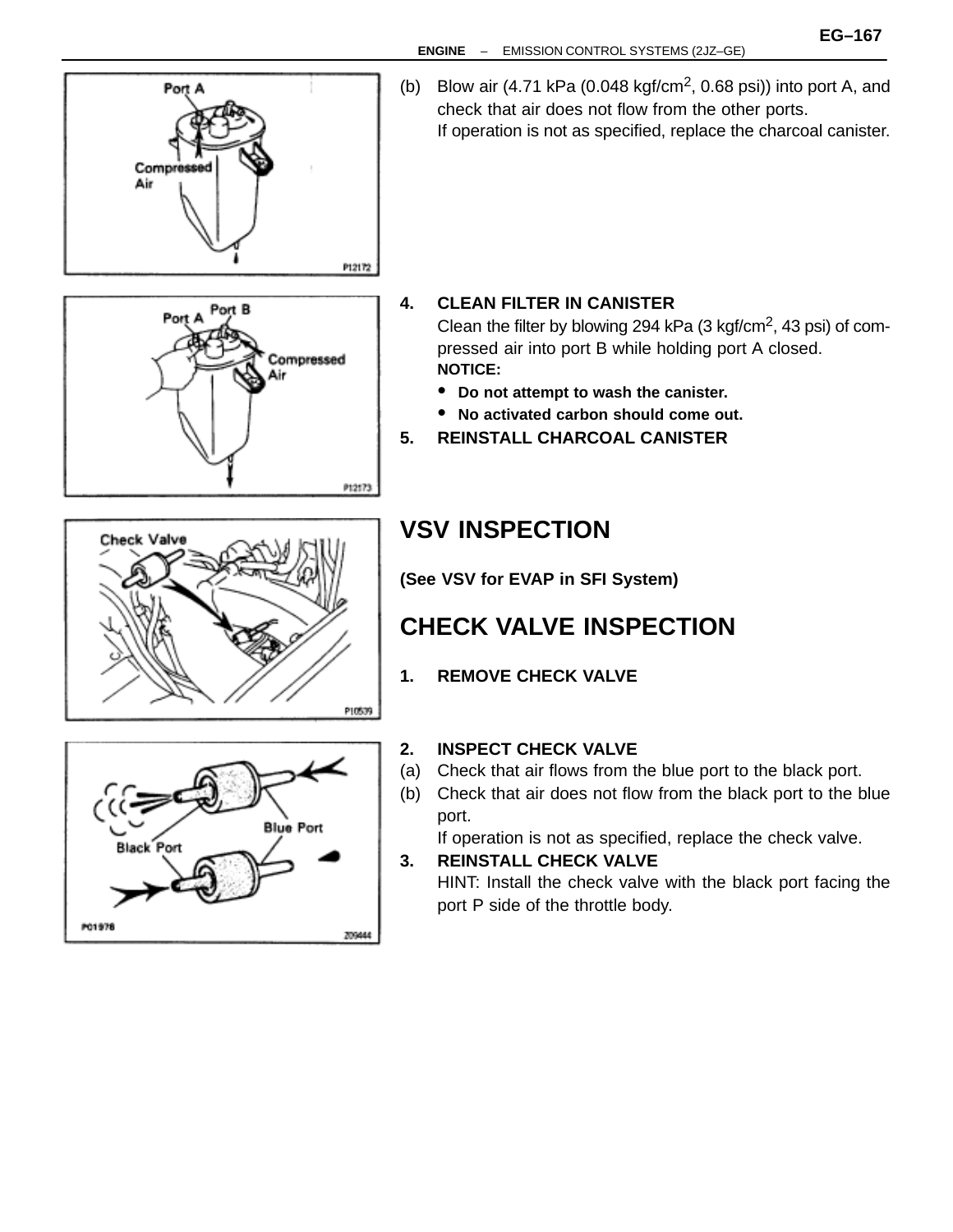







## **EXHAUST GAS RECIRCULATION (EGR) SYSTEM EGR SYSTEM INSPECTION**

- **1. CHECK AND CLEAN FILTER IN EGR VACUUM MODULATOR**
- (a) Remove the cap and filter.
- (b) Check the filter for contamination or damage.
- (c) Using compressed air, clean the filter.
- (d) Reinstall the filter and cap.
	- HINT: Install the filter with the coarser surface facing the atmospheric side outward.
- **2. INSTALL VACUUM GAUGE** Using a 3–way connector, connect a vacuum gauge to the hose between the EGR valve and EGR vacuum modulator.
- **3. INSPECT SEATING OF EGR VALVE** Check that the engine starts and runs at idle.

## **4. INSPECT VSV OPERATION WITH COLD ENGINE**

- 4. INSPECT VSV OPERATION WITH COLD ENGINE<br>(a) The engine coolant temperature should be below 45°C **INSPEC**<br>The eng<br>(113°F).
- (b) Check that the vacuum gauge indicates zero at 2,500 rpm.
- (c) Check that the EGR pipe is not hot.
- **5. INSPECT OPERATION OF VSV AND EGR VACUUM MODULATOR WITH HOT ENGINE**
- (a) Warm up the engine to above  $50^{\circ}$ C (122 $^{\circ}$ F).
- (b) Check that the vacuum gauge indicates low vacuum at 3,500 rpm.
- (c) Disconnect the vacuum hose from port R of the EGR vacuum modulator and connect port R directly to the air intake chamber with another hose.
- (d) Check that the vacuum gauge indicates high vacuum at 3,500 rpm.

HINT: As exhaust gas is increasingly recirculated, the engine will start to misfire.

## **6. REMOVE VACUUM GAUGE**

Remove the vacuum gauge, and reconnect the vacuum hoses to their proper locations.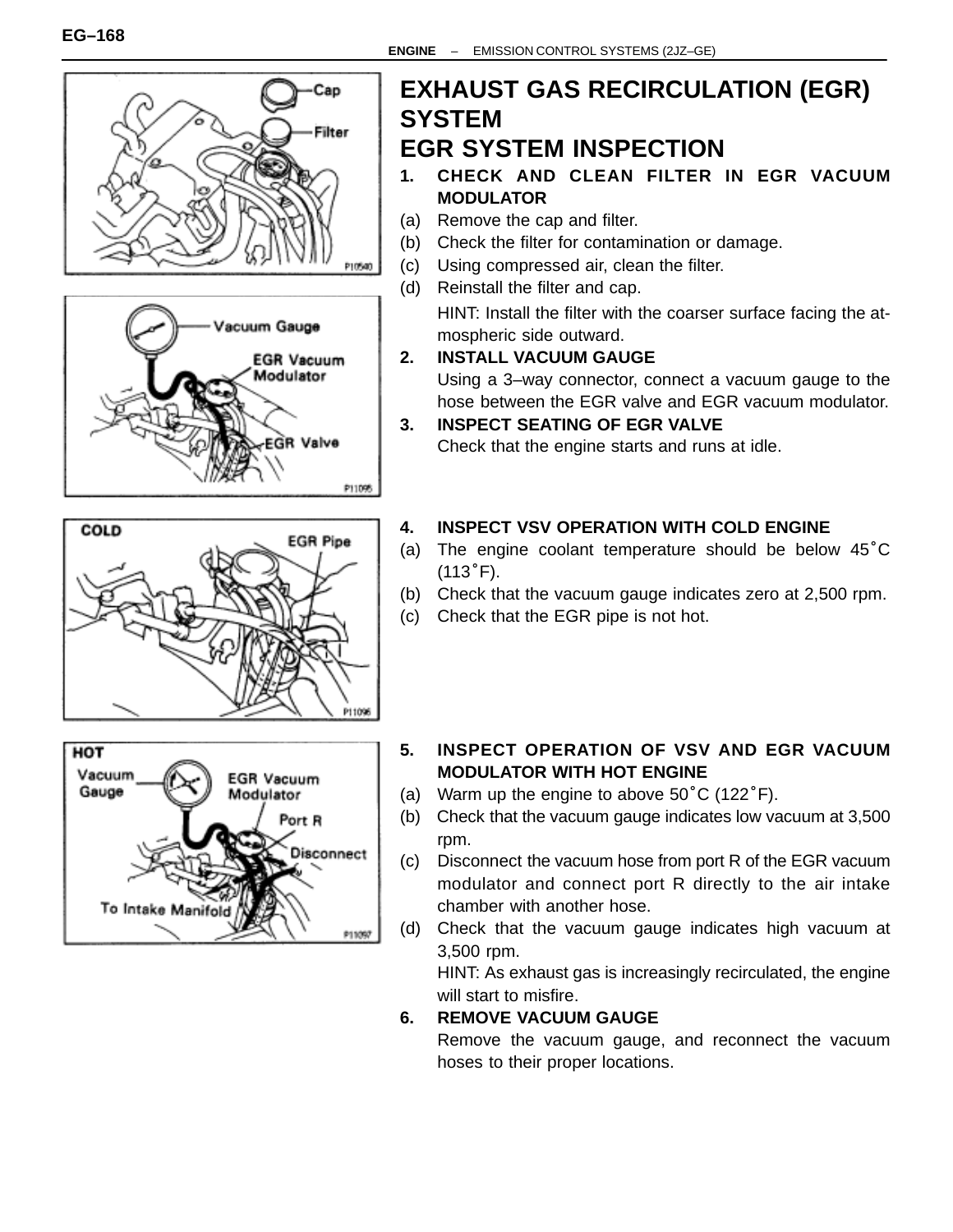

#### **7. INSPECT EGR VALVE**

- (a) Apply vacuum directly to the EGR valve with the engine idling.
- (b) Check that the engine runs rough or dies.
- (c) Reconnect the vacuum hoses to their proper locations. **IF NO PROBLEM IS FOUND DURING THIS INSPECTION, SYSTEM IS NORMAL; OTHERWISE INSPECT EACH PART**

## **VSV INSPECTION**

**(See VSV for EGR in SFI System)**







## **EGR VACUUM MODULATOR INSPECTION**

**1. DISCONNECT VACUUM HOSES FROM EGR VACUUM MODULATOR**

Disconnect the 3 vacuum hoses from ports P, Q and R of the EGR vacuum modulator.

- **2. INSPECT EGR VACUUM MODULATOR OPERATION**
- (a) Block ports P and R with your finger.
- (b) Blow air into port Q, and check that air passes through to the air filter side freely.
- (c) Start the engine, and maintain speed at 3,500 rpm.
- (d) Repeat the above test. Check that there is a strong resistance to air flow.
- **3. RECONNECT VACUUM HOSES TO EGR VACUUM MODULATOR**

Connect the 3 vacuum hoses to the proper locations.

## **EGR VALVE INSPECTION**

- **1. REMOVE EGR PIPE**
- (a) Loosen the union nut of the EGR pipe.
- (b) Remove the 2 bolts, EGR pipe and gasket.
- **2. REMOVE EGR GAS TEMPERATURE SENSOR**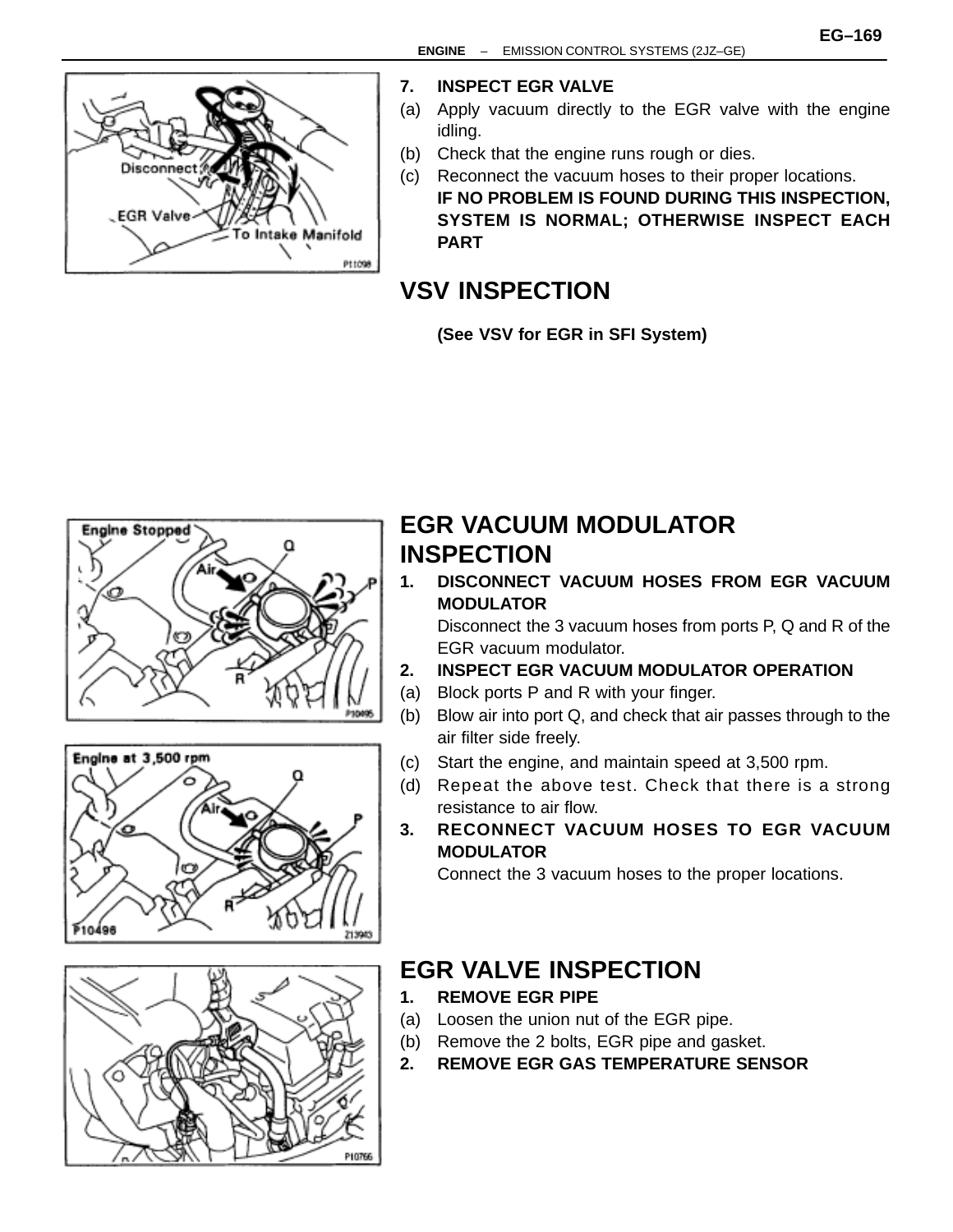

#### **3. REMOVE EGR VALVE**

- (a) Disconnect these hoses from the EGR valve:
	- (1) Vacuum hose
	- (2) Pressure hose



(b) Remove the 2 nuts, EGR valve and gasket.



#### **4. INSPECT EGR VALVE**

Check for sticking and heavy carbon deposits. If a problem is found, replace the EGR valve.

- **5. REINSTALL EGR VALVE**
- (a) Place a new gasket on the intake air connector.
- (b) Install the EGR valve with the 2 nuts. **Torque: 27 N**⋅**m (280 kgf**⋅**cm, 20 ft**⋅**lbf)**
- (c) Reconnect the following hoses to the EGR valve:
	- Vacuum hose
	- Pressure hose
- **6. REINSTALL EGR GAS TEMPERATURE SENSOR Torque: 20 N**⋅**m (200 kgf**⋅**cm, 14 ft**⋅**lbf)**
- **7. REINSTALL EGR PIPE**
- (a) Temporarily install the union nut of the EGR pipe.
- (b) Install a new gasket and the EGR pipe with the 2 bolts. **Torque: 21 N**⋅**m (210 kgf**⋅**cm, 15 ft**⋅**lbf)**
- (c) Tighten the union nut of the EGR pipe. **Torque: 64 N**⋅**m (650 kgf**⋅**cm, 47 ft**⋅**lbf)**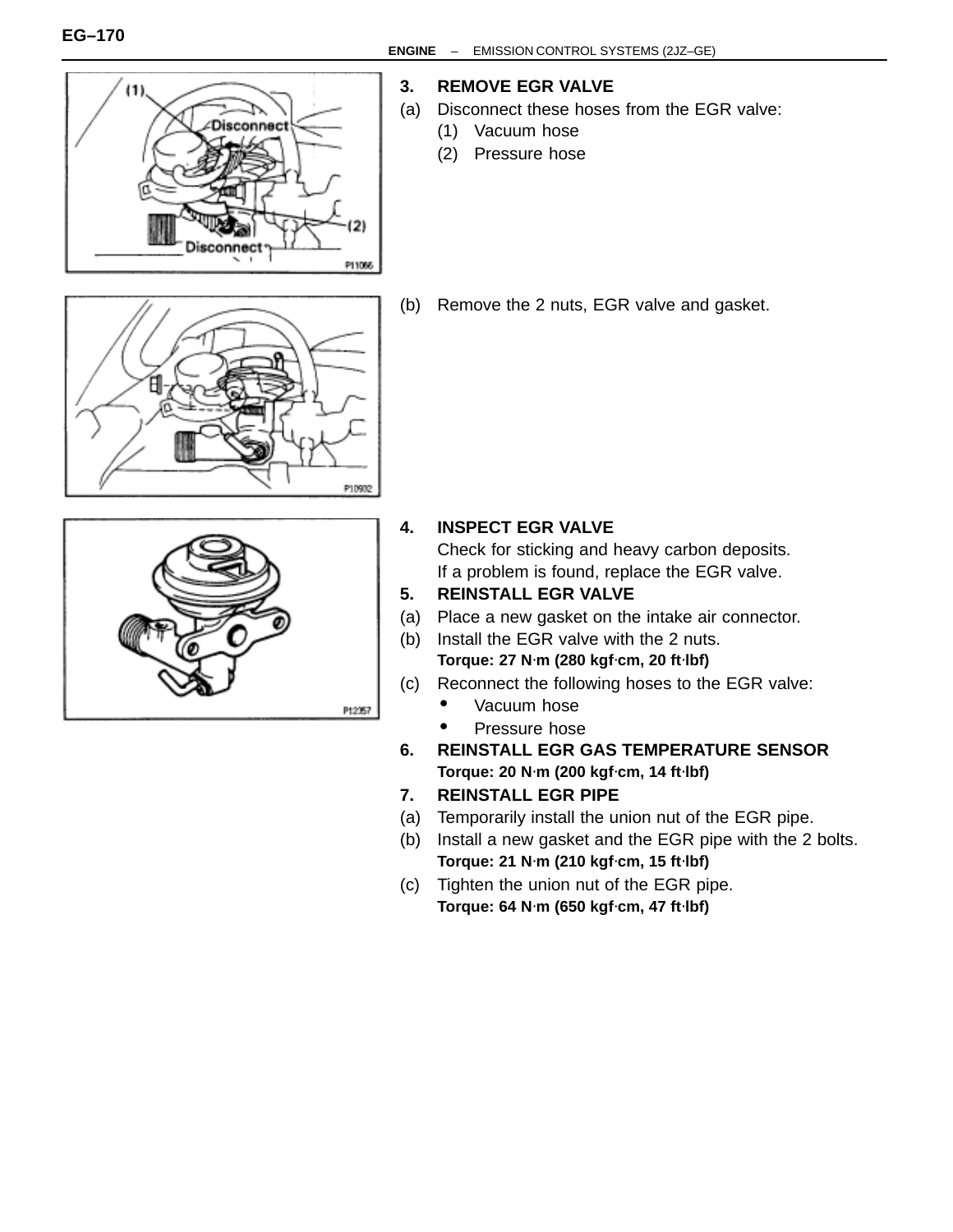## **THREE–WAY CATALYTIC CONVERTER (TWC) SYSTEM EXHAUST PIPE ASSEMBLY INSPECTION**

- **1. CHECK CONNECTIONS FOR LOOSENSESS OR DAMAGE**
- **2. CHECK CLAMPS FOR WEAKNESS, CRACKS OR DAMAGE**

## **TWC INSPECTION**

### **CHECK FOR DENTS OR DAMAGE**

If any part of the protector is damaged or dented to the extent that it contacts the TWC, repair or replace it.

## **HEAT INSULATOR INSPECTION**

- **1. CHECK HEAT INSULATOR FOR DAMAGE**
- **2. CHECK FOR ADEQUATE CLEARANCE BETWEEN CATALYTIC CONVERTER AND HEAT INSULATOR**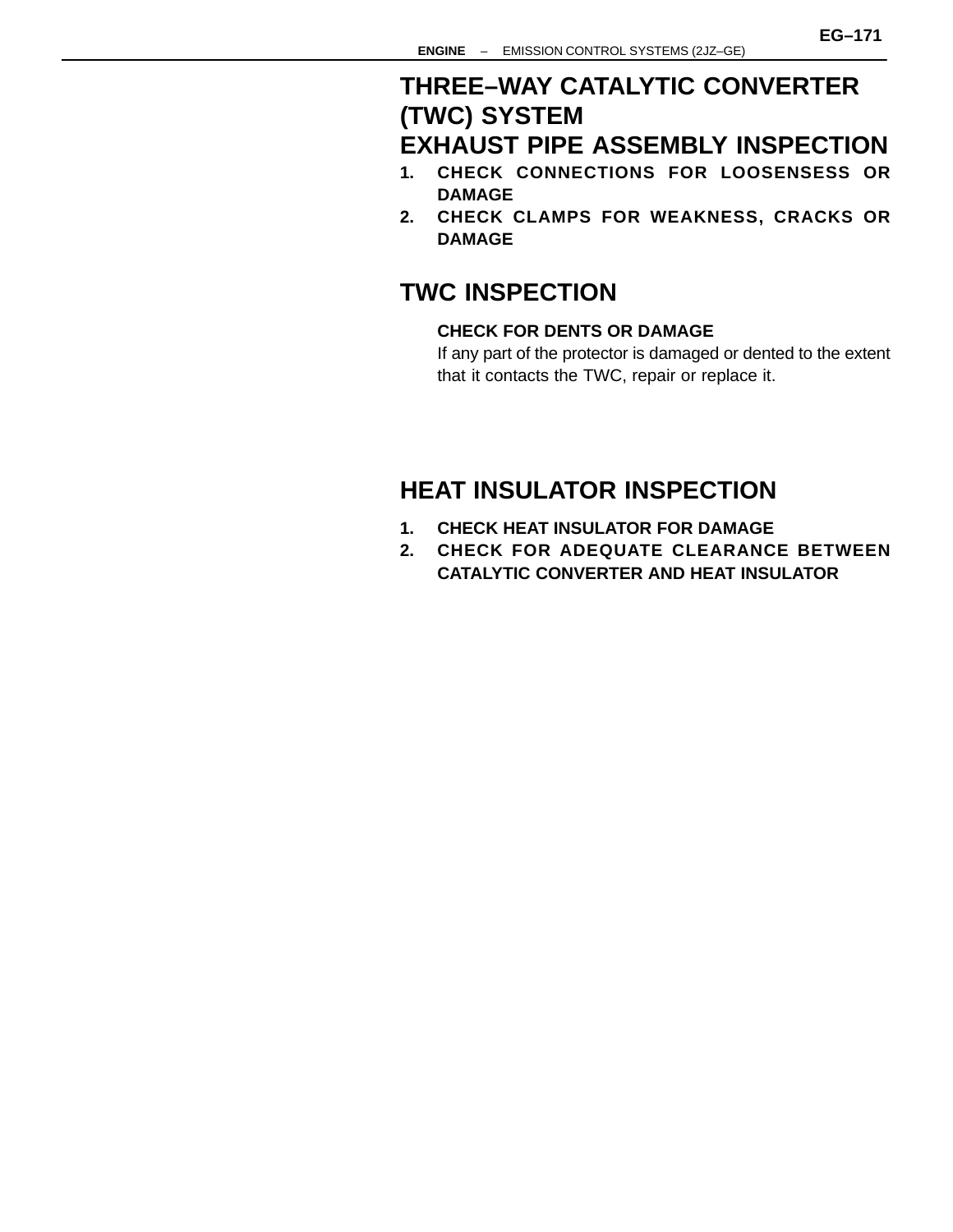## **COMPONENTS FOR FRONT TWC REMOVAL AND INSTALLATION**

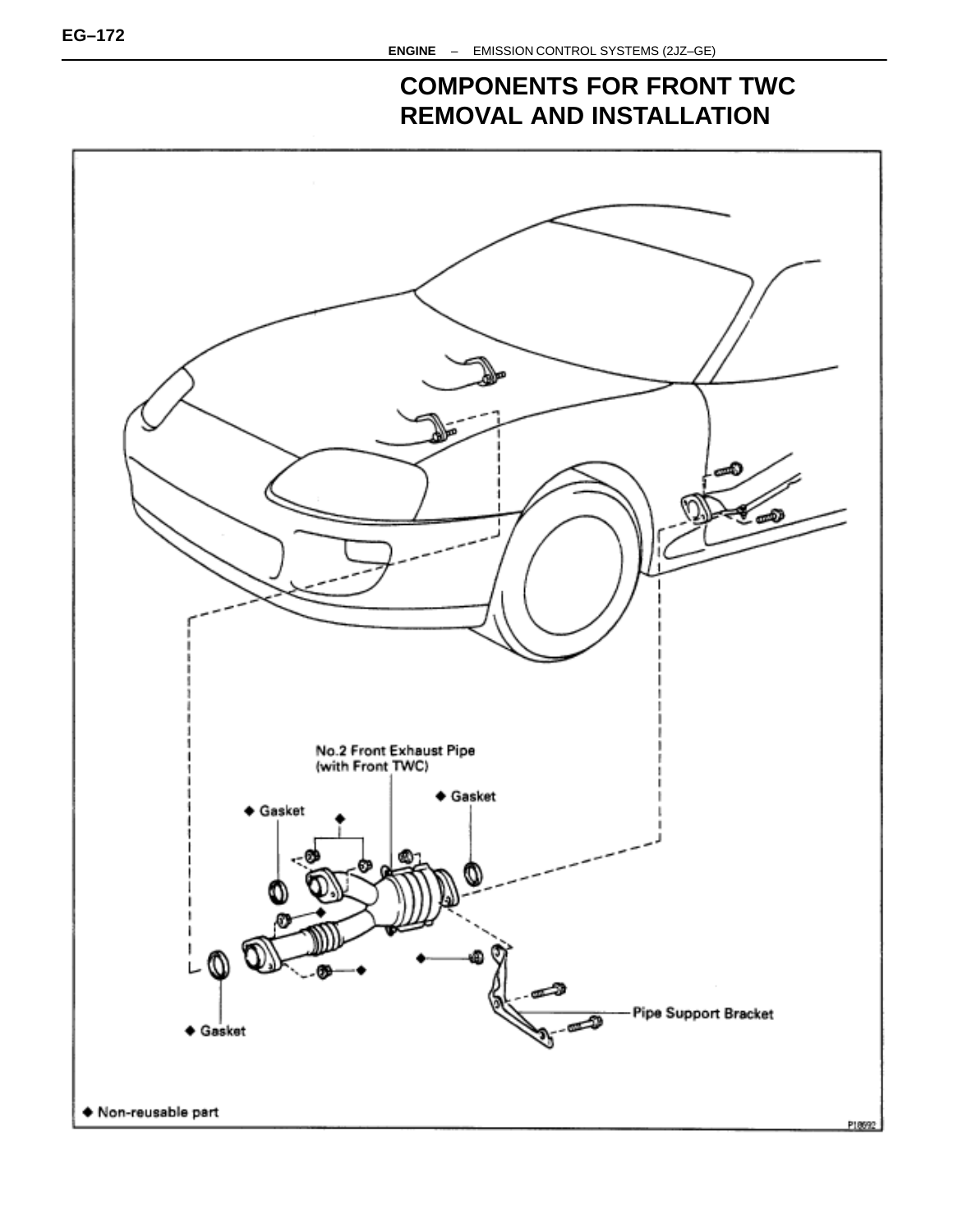## **COMPONENTS FOR REAR TWC REMOVAL AND INSTALLATION**